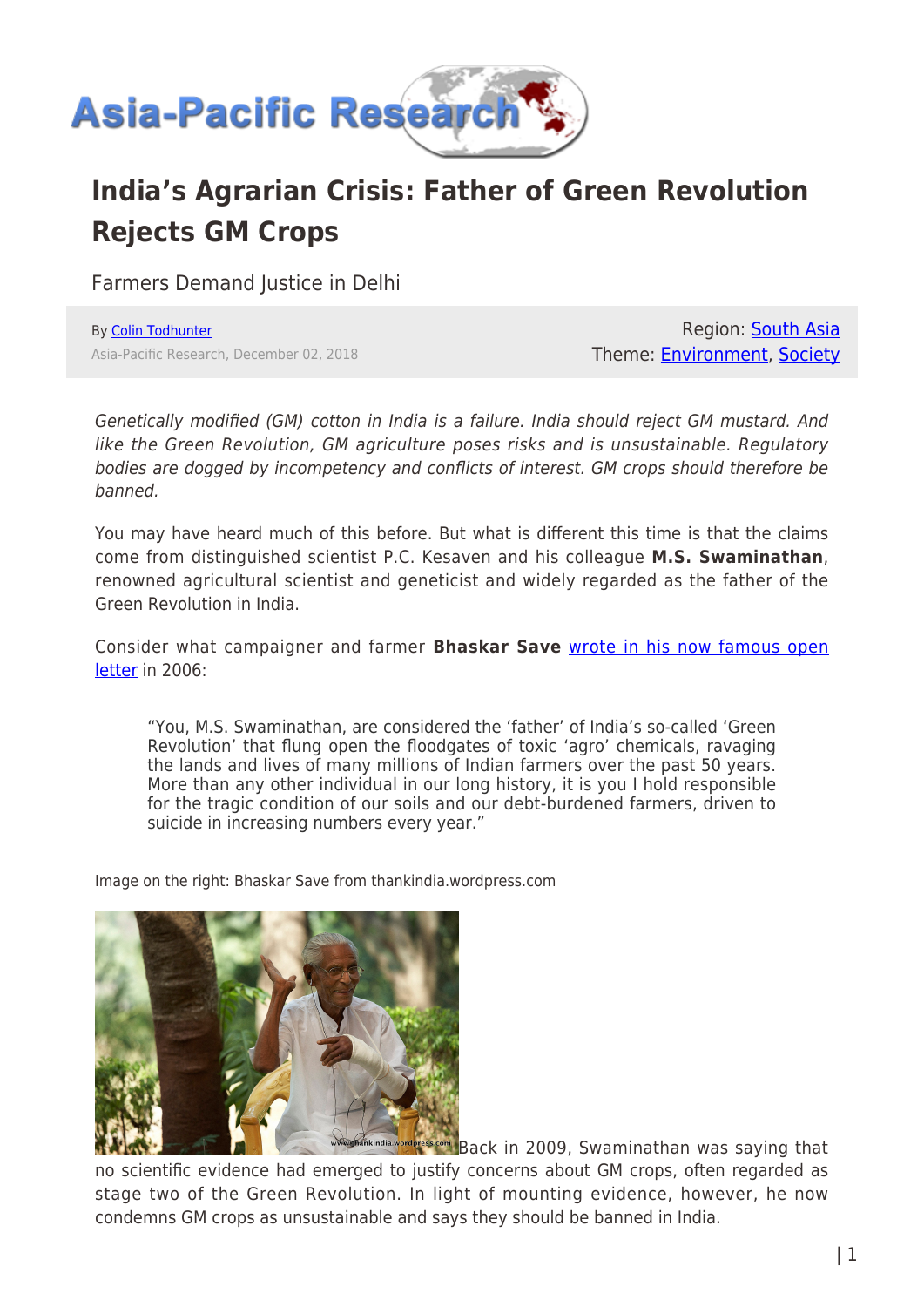In a new [peer-reviewed paper](http://www.currentscience.ac.in/Volumes/115/10/1876.pdf) in the journal Current Science, Kesaven and Swaminathan state that Bt insecticidal cotton has been a failure in India and has not provided livelihood security for mainly resource-poor, small and marginal farmers. These findings agree with those of others, many of whom the authors cite, including Dr K.R. Kranthi, former Director of the Central Institute for Cotton Research in Nagpur and [Professor Andrew Paul Gutierrez and his colleagues.](https://link.springer.com/article/10.1186/s12302-015-0043-8)

The two authors conclude that both Bt crops and herbicide-tolerant crops are unsustainable and have not decreased the need for toxic chemical pesticides, the reason for these GM crops in the first place. Attention is also drawn to evidence that indicates Bt toxins are toxic to all organisms.

Kesaven and Swaminathan note that glyphosate-based herbicides, used on most GM crops, and their active ingredient glyphosate are genotoxic, cause birth defects and are carcinogenic. They also note that GM crop yields are no better than that of non-GM crops and that India already has varieties of mustard that out-yield the GM version which is now being pushed for.

The authors criticise India's GMO regulating bodies due to a lack of competency and endemic conflicts of interest and a lack of expertise in GMO risk assessment protocols, including food safety assessment and the assessment of environmental impacts. They also question regulators' failure to carry out a socio-economic assessment of GMO impacts on resource-poor small and marginal farmers.

Indeed, they call for "able economists who are familiar with and will prioritize rural livelihoods, and the interests of resource-poor small and marginal farmers rather than serve corporate interests and their profits."

In the paper, it is argued that genetic engineering technology is supplementary and must be need based. In more than 99% of cases, the authors argue that time-honoured conventional breeding is sufficient. In other words, GM is not needed.

Turning to the Green Revolution, the authors say it has not been sustainable largely because of adverse environmental and social impacts. Some have argued that a [more](http://www.ask-force.org/web/Discourse/Ikerd-Need-Systems-Approach-1993.pdf) ['systems-based'](http://www.ask-force.org/web/Discourse/Ikerd-Need-Systems-Approach-1993.pdf) approach to agriculture would mark a move away from the simplistic output-yield paradigm that dominates much thinking and woul[d properly address](https://www.counterpunch.org/2018/05/18/dangerous-liaison-industrial-agriculture-and-the-reductionist-mindset/) concerns about local food security and sovereignty as well as on-farm and off-farm social and ecological issues associated with the Green Revolution.

In fact, Kesaven and Swaminathan note that a sustainable 'Evergreen Revolution' based on a 'systems approach' and 'ecoagriculture' would guarantee equitable food security by ensuring access of rural communities to food.

There is a severe agrarian crisis in India and the publication of their paper (25 November) was very timely. It came just three days before tens of thousands of farmers from all over India [gathered in Delhi](https://countercurrents.org/2018/11/30/hundred-thousand-farmers-lay-siege-to-indian-parliament/?fbclid=IwAR3zayNB4kPrkEBRH_S_NB-cOG8yxULgy9hZQ5vTpBAtXVv3yNA6tRz-r3M) to march to parliament to present their grievances and demands for justice to the Indian government.

According to the [Charter of Indian Farmers,](https://kafila.online/2018/12/01/the-kisan-charter-farmers-are-not-just-a-residue-from-our-past-they-are-integral-to-the-future-of-india-and-the-world/) released to coincide with the farmers' march in Delhi: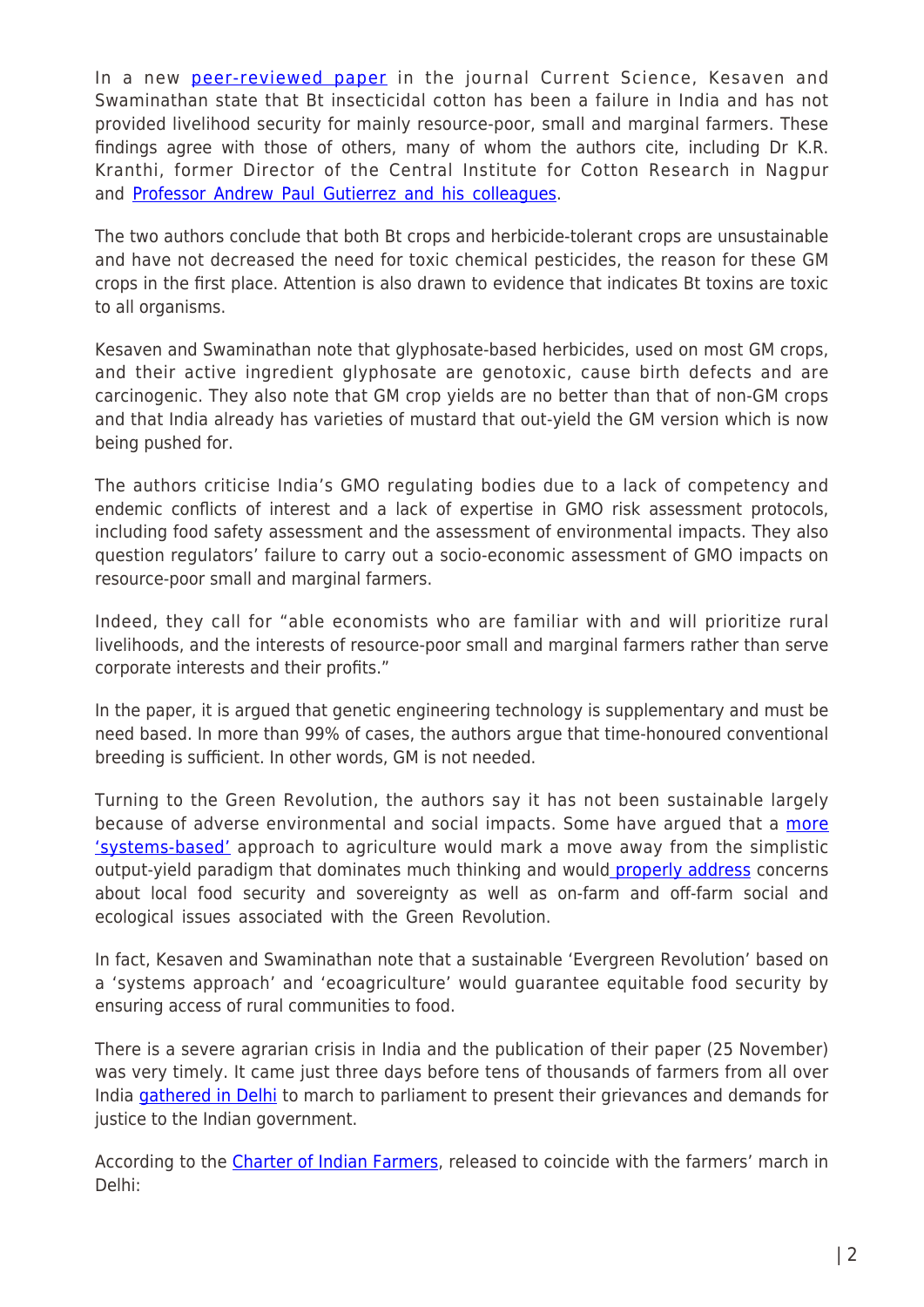"Farmers are not just a residue from our past; farmers, agriculture and village India are integral to the future of India and the world."

Successive administrations in India have however tended to view Indian farmers as a hindrance to the needs of foreign agricapital and have sought to run down smallholderbased agriculture – the backbone of Indian farming – to facilitate the interests of global agribusiness under the guise of 'modernising' the sector, thereby ridding it of its 'residue' farmers.

To push this along, we now have a combination of World Bank directives and policies; inappropriate commodity cropping; neoliberal trade and a subsequent influx of (subsidised) agricultural imports; and deregulation, privatisation and a withdrawal of government support within the farm sector, which are all making agriculture economically unviable for many farmers.

And that's the point, to drive them out of agriculture towards the cities, to change the land laws, to usher in contract farming and to displace the existing system of smallholder cultivation and village-based food production with one suited to the needs of large-scale industrial agriculture and the interests of global seed, pesticide, food processing and retail corporations like Monsanto-Bayer, Cargill and Walmart. The aim is to lay the groundwork to fully incorporate India into a [fundamentally flawed and wholly exploitative](https://www.counterpunch.org/2018/10/09/food-justice-violence-and-capitalism/) global capitalist food regime.

And integral to all of this is the ushering in of GM crops. But as Kesaven and Swaminathan imply, GM agriculture would only result in further hardship for farmers and more difficulties.

Of course, these two authors are not the first to have questioned the efficacy of GM crops or to have shown the science or underlying premises of [GM technology to be flawed.](https://www.gmwatch.org/en/news/latest-news/18582) Researchers whose views or findings have been unpalatable to the GMO industry in the past have been subjected to vicious smear campaigns.

Despite the distinguished nature of the two scientists (or more likely because they are so distinguished and influential) who have written this current paper, we may well witness similar attacks in the coming days and weeks by those who have a track record of cynically raising or lowering the bar of 'credibility' by employing ad hominem and misrepresentation to suit their pro-GMO agenda.

And that's because so much is at stake. India presents a massive multi-billion-dollar market for the GMO industry which already has a range of GM crops from mustard and chickpea to wheat, maize and rice [in the pipeline](https://theecologist.org/2015/nov/03/rice-wheat-mustard-india-drives-forward-first-gmo-crops-under-veil-secrecy) for Indian agriculture. The last thing the industry wants is eminent figures speaking out in this way.

And have no doubt, GM crops – and their associated chemical inputs – are huge money spinners. For example, in a [2017 article](http://pages.wustl.edu/files/pages/imce/stone/stone_flachs_2017_the_ox_fall_down.pdf) in the Journal of Peasant Studies, Glenn Stone and Andrew Flachs note that Indian farmers plant the world's largest area to cotton and buy over USD 2.5 billion worth of insecticides yearly but spend only USD 350 million on herbicides. The potential for herbicide market growth is enormous and industry looks for sales to reach USD 800 million by 2019. Moreover, herbicide-tolerant GM traits are the biotechnology industry's biggest money maker by far, with 86 per cent of the world's GM acres in 2015 containing plants resistant to glyphosate or glufosinate. However, the only GM crop now sold in India is Bt cotton.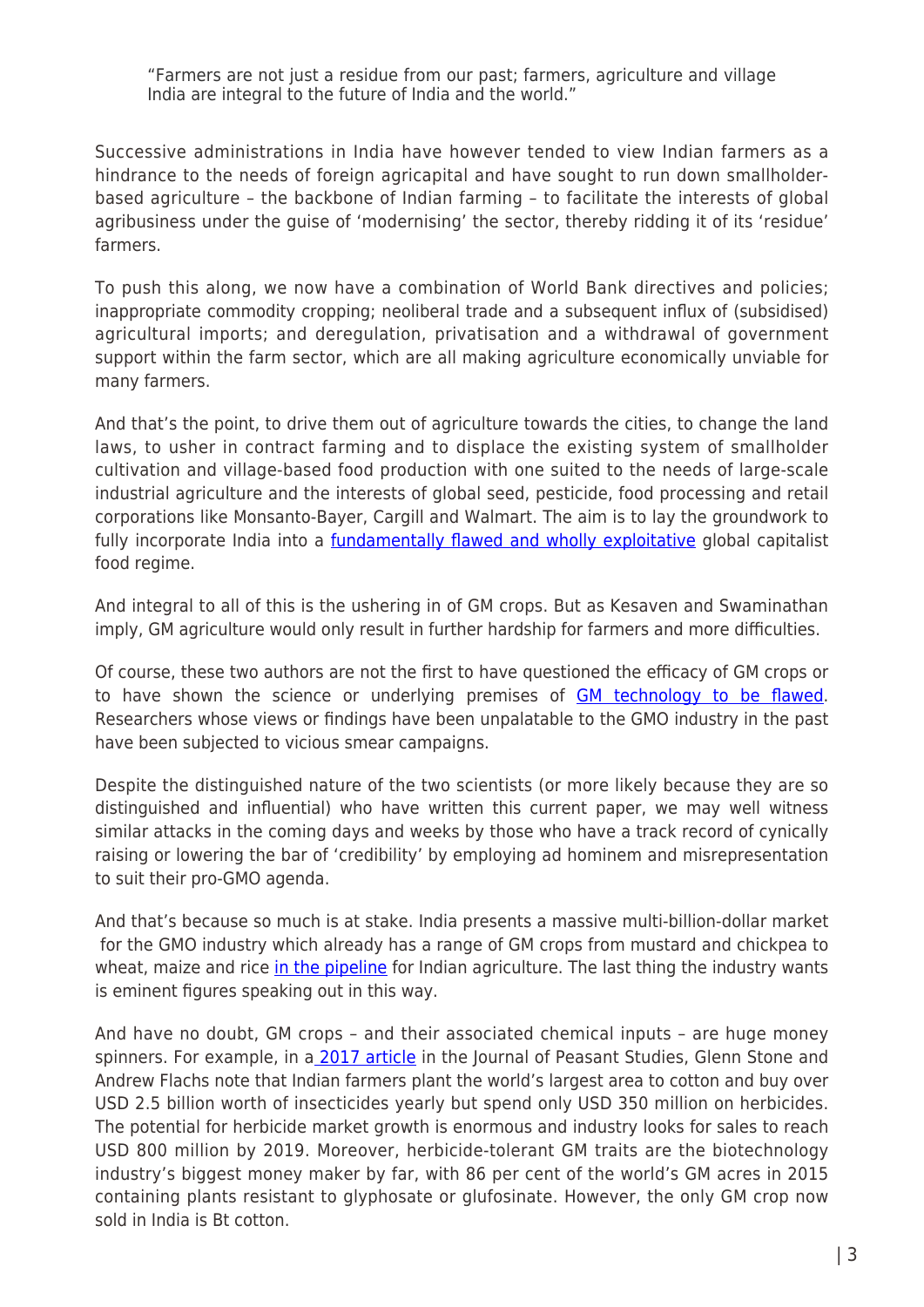If we move beyond the cotton sector, the value capture potential for the GMO biotech sector is enormous. Clearly, there is much at stake for the industry.

The negative impacts of the Green Revolution can be reversed. But if commercial interests succeed in changing the genetic core of the world's food supply, regardless of warnings about current failures of this technology and its unintended consequences at scientific, social and ecological levels, there may be no going back. Arrogance and ignorance passed off as 'scientific' certainty is not the way forward. That was a salient point when Bhaskar Save outlined his concerns about the impacts of the Green Revolution to Swaminathan back in 2006.

Scientists can and do change their views when presented with sufficient evidence about the flaws and negative impacts of technologies. This is how science and debate move forward, something which seems lost on the industry-backed scientists and ideologues who tout for GM.

It also seems lost on politicians who seem more intent on doing the bidding of foreign agricapital rather than listening to Indian farmers and following a more appropriate agroecologically-based route for rural development.

\*

Note to readers: please click the share buttons above. Forward this article to your email lists. Crosspost on your blog site, internet forums. etc.

*Colin Todhunter* is a frequent contributor to Asia-Pacific Research.

 $\pmb{\times}$ 

## **Seeds of Destruction: Hidden Agenda of Genetic Manipulation**

**Author Name: F. William Engdahl ISBN Number: 978-0-937147-2-2 Year: 2007 Pages: 341 pages with complete index**

List Price: \$25.95

**Special Price: \$18.00**

This skilfully researched book focuses on how a small socio-political American elite seeks to establish control over the very basis of human survival: the provision of our daily bread. "Control the food and you control the people."

This is no ordinary book about the perils of GMO. Engdahl takes the reader inside the corridors of power, into the backrooms of the science labs, behind closed doors in the corporate boardrooms.

The author cogently reveals a diabolical world of profit-driven political intrigue, government